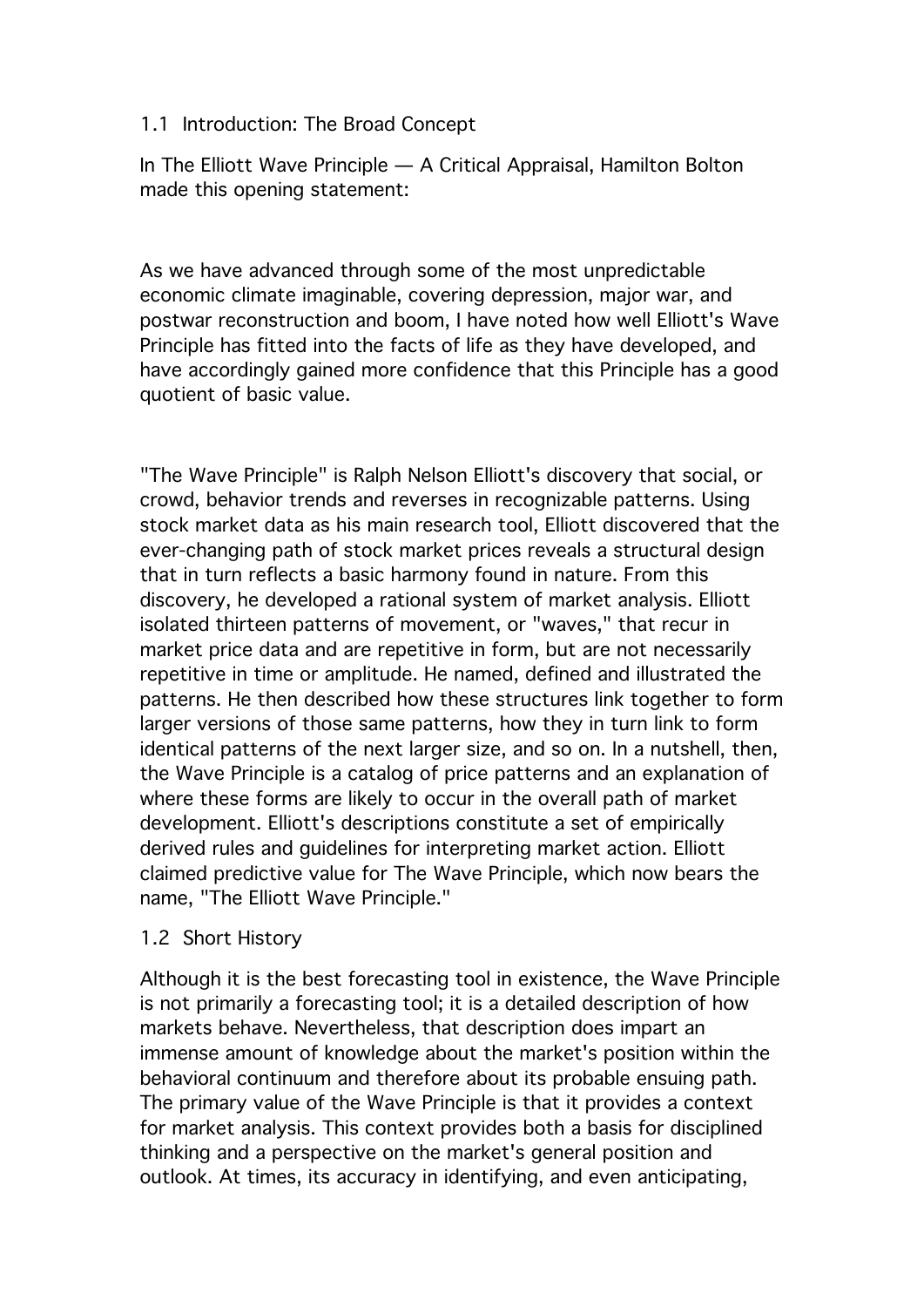changes in direction is almost unbelievable. Many areas of mass human activity follow the Wave Principle, but the stock market is where it is most popularly applied. Indeed, the stock market considered alone is far more important than it seems to casual observers. The level of aggregate stock prices is a direct and immediate measure of the popular valuation of man's total productive capability. That this valuation has form is a fact of profound implications that will ultimately revolutionize the social sciences. That, however, is a discussion for another time.

R.N. Elliott's genius consisted of a wonderfully disciplined mental process, suited to studying charts of the Dow Jones Industrial Average and its predecessors with such thoroughness and precision that he could construct a network of principles that covered all market action known to him up to the mid-1940s. At that time, with the Dow in the 100s, Elliott predicted a great bull market for the next several decades that would exceed all expectations at a time when most investors felt it impossible that the Dow could even better its 1929 peak. As we shall see, phenomenal stock market forecasts, some of pinpoint accuracy years in advance, have accompanied the history of the application of the Elliott Wave approach.

Elliott had theories regarding the origin and meaning of the patterns he discovered, which we will present and expand upon in Lessons 16-19. Until then, suffice it to say that the patterns described in Lessons 1- 15 have stood the test of time.

Often one will hear several different interpretations of the market's Elliott Wave status, especially when cursory, off-the-cuff studies of the averages are made by latter day experts.

However, most uncertainties can be avoided by keeping charts on both arithmetic and semilogarithmic scale and by taking care to follow the rules and guidelines as laid down in this course. Welcome to the world of Elliott.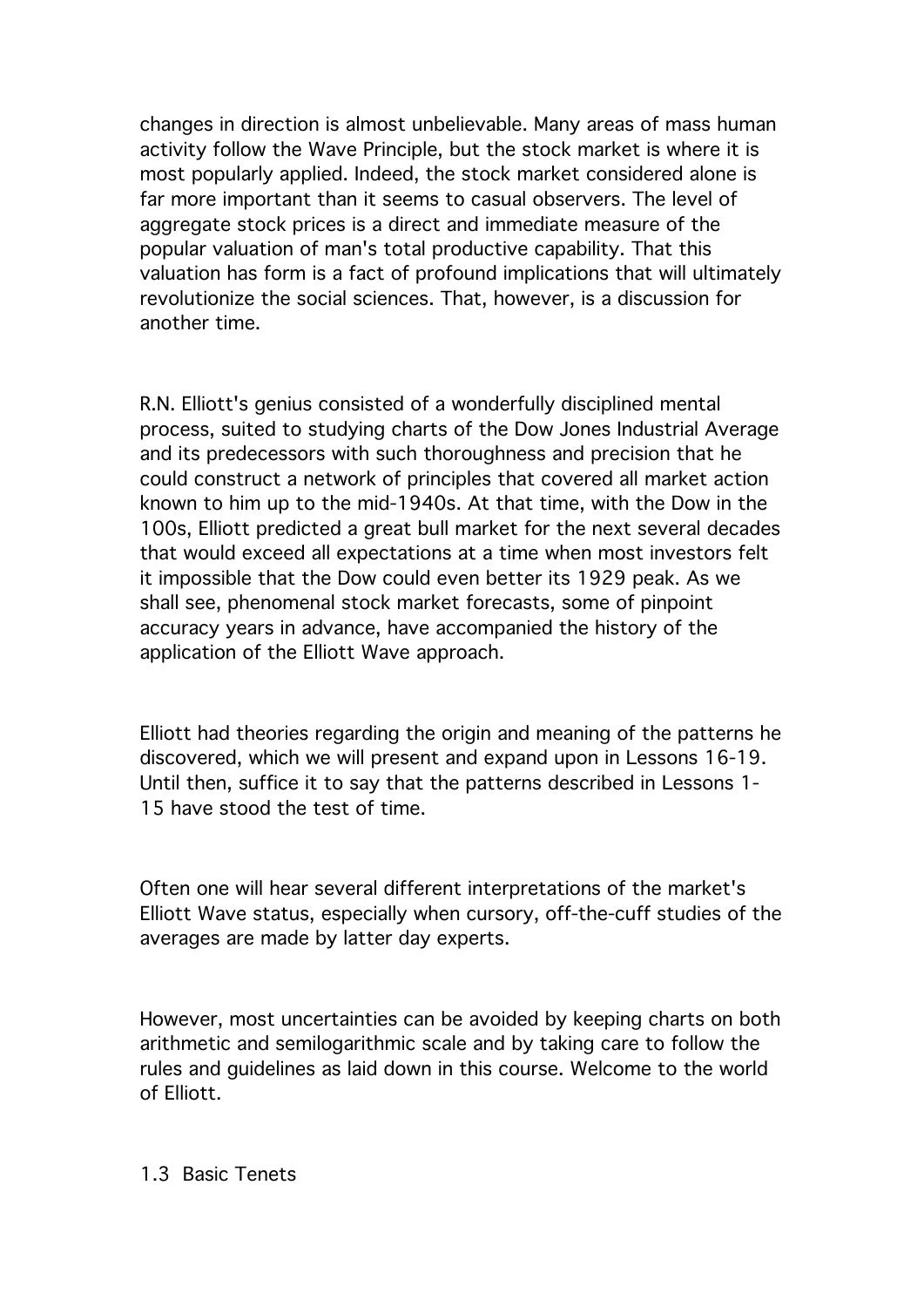Under the Wave Principle, every market decision is both produced by meaningful information and produces meaningful information. Each transaction, while at once an effect, enters the fabric of the market and, by communicating transactional data to investors, joins the chain of causes of others' behavior. This feedback loop is governed by man's social nature, and since he has such a nature, the process generates forms. As the forms are repetitive, they have predictive value.

Sometimes the market appears to reflect outside conditions and events, but at other times it is entirely detached from what most people assume are causal conditions. The reason is that the market has a law of its own. It is not propelled by the linear causality to which one becomes accustomed in the everyday experiences of life. Nor is the market the cyclically rhythmic machine that some declare it to be. Nevertheless, its movement reflects a structured formal progression.

That progression unfolds in waves. Waves are patterns of directional movement. More specifically, a wave is any one of the patterns that naturally occur under the Wave Principle, as described in Lessons 1-9 of this course.

The Five Wave Pattern

In markets, progress ultimately takes the form of five waves of a specific structure. Three of these waves, which are labeled 1, 3 and 5, actually effect the directional movement. They are separated by two countertrend interruptions, which are labeled 2 and 4, as shown in Figure 1-1. The two interruptions are apparently a requisite for overall directional movement to occur.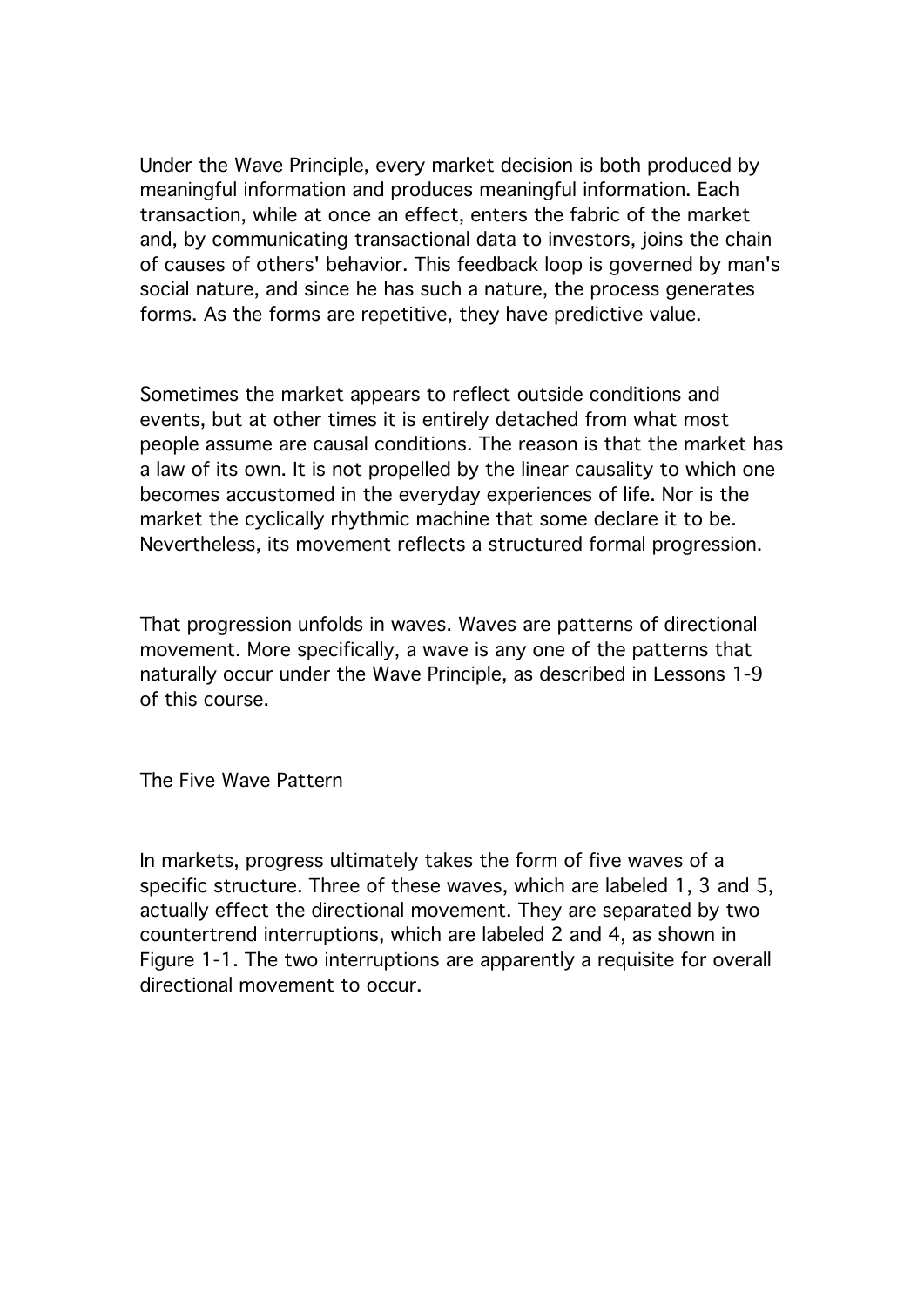



R.N. Elliott did not specifically state that there is only one overriding form, the "five wave" pattern, but that is undeniably the case. At any time, the market may be identified as being somewhere in the basic five wave pattern at the largest degree of trend. Because the five wave pattern is the overriding form of market progress, all other patterns are subsumed by it.

1.4 Wave Mode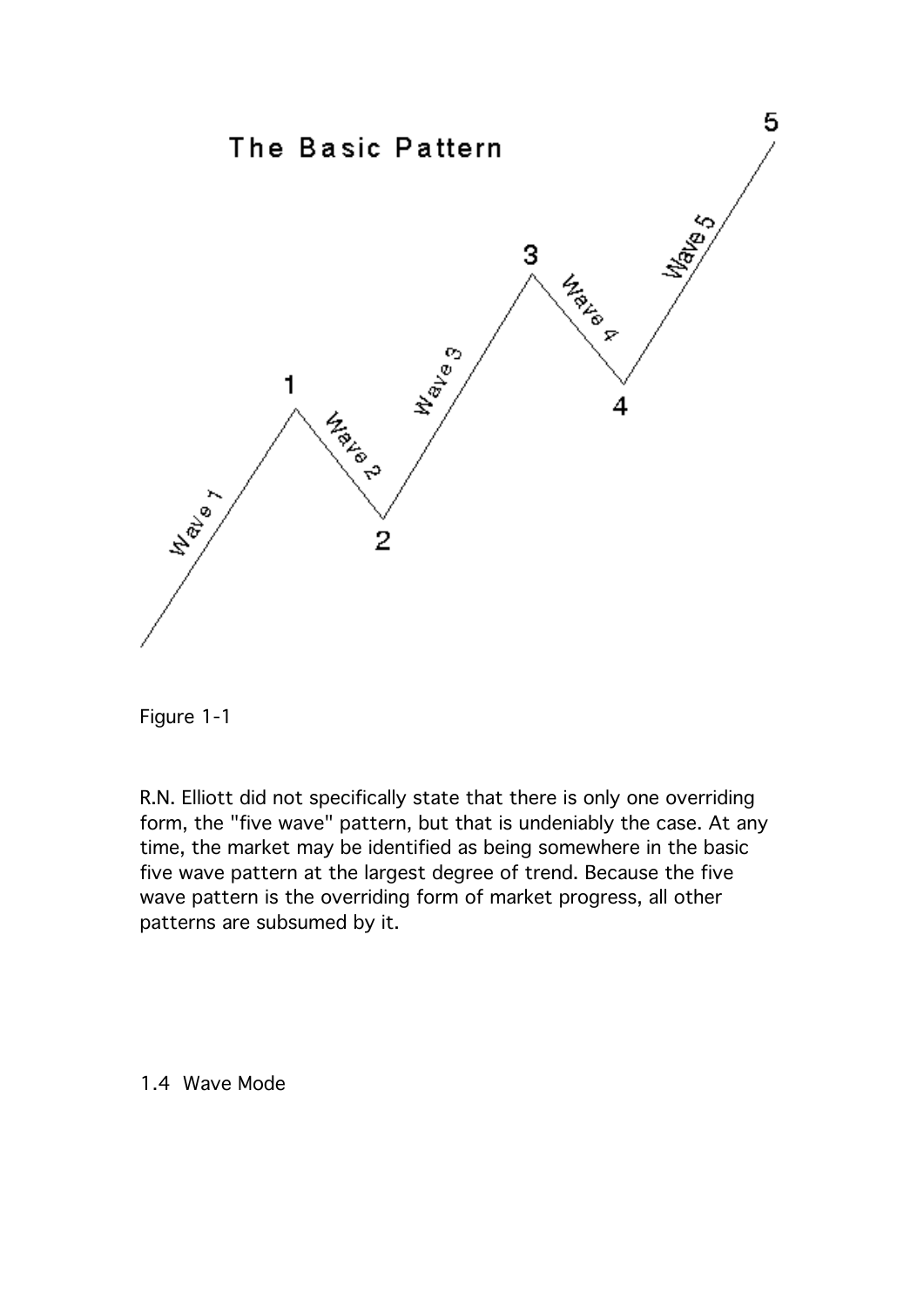There are two modes of wave development: motive and corrective. Motive waves have a five wave structure, while corrective waves have a three wave structure or a variation thereof. Motive mode is employed by both the five wave pattern of Figure 1-1 and its same-directional components, i.e., waves 1, 3 and 5. Their structures are called "motive" because they powerfully impel the market. Corrective mode is employed by all countertrend interruptions, which include waves 2 and 4 in Figure 1-1. Their structures are called "corrective" because they can accomplish only a partial retracement, or "correction," of the progress achieved by any preceding motive wave. Thus, the two modes are fundamentally different, both in their roles and in their construction, as will be detailed throughout this course.

In his 1938 book, The Wave Principle, and again in a series of articles published in 1939 by Financial World magazine, R.N. Elliott pointed out that the stock market unfolds according to a basic rhythm or pattern of five waves up and three waves down to form a complete cycle of eight waves. The pattern of five waves up followed by three waves down is depicted in Figure 1-2.



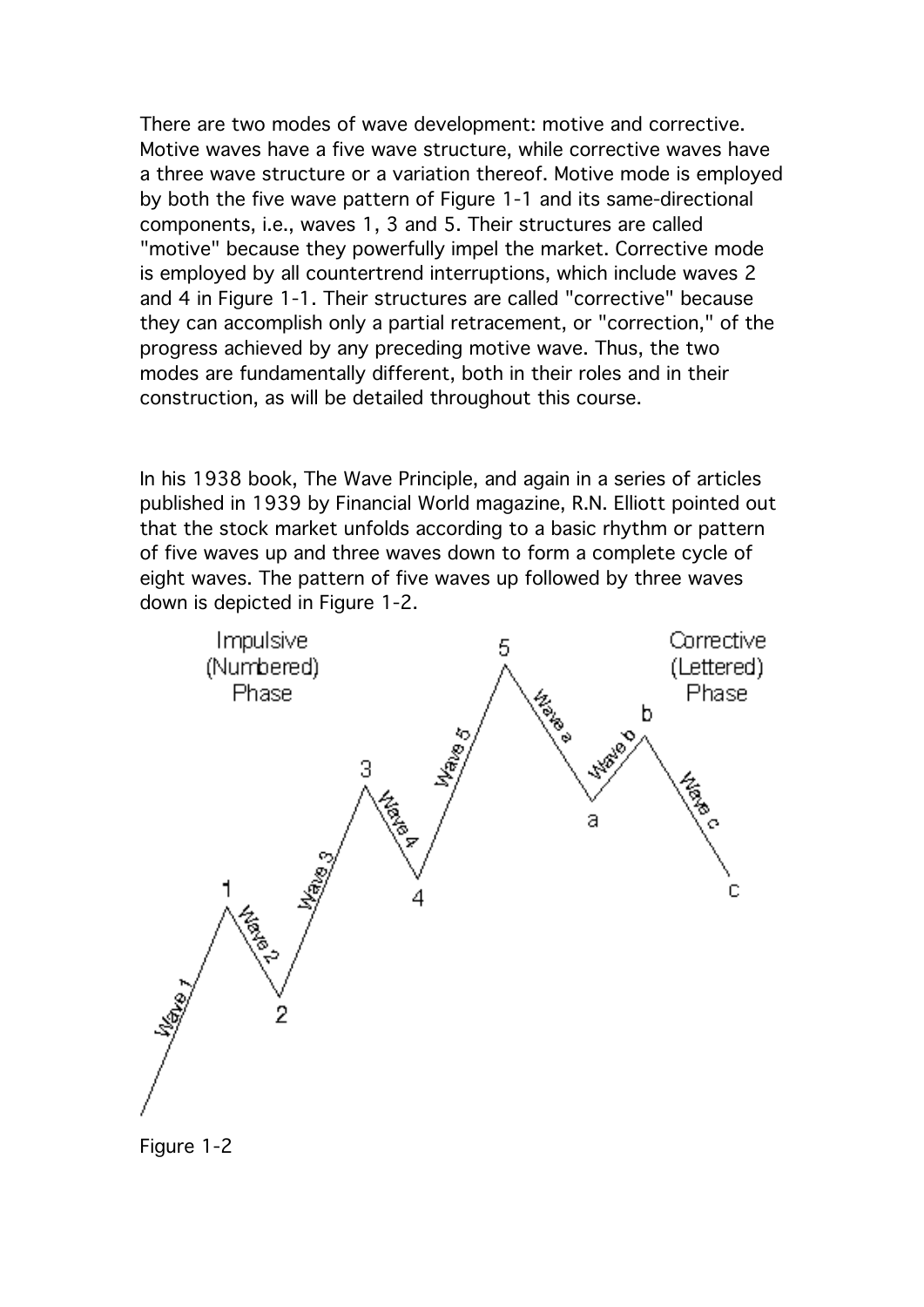One complete cycle consisting of eight waves, then, is made up of two distinct phases, the motive phase (also called a "five"), whose subwaves are denoted by numbers, and the corrective phase (also called a "three"), whose subwaves are denoted by letters. The sequence a, b, c corrects the sequence 1, 2, 3, 4, 5 in Figure 1-2.

At the terminus of the eight-wave cycle shown in Figure 1-2 begins a second similar cycle of five upward waves followed by three downward waves. A third advance then develops, also consisting of five waves up. This third advance completes a five wave movement of one degree larger than the waves of which it is composed. The result is as shown in Figure 1-3 up to the peak labeled (5).



Figure 1-3

At the peak of wave (5) begins a down movement of correspondingly larger degree, composed once again of three waves. These three larger waves down "correct" the entire movement of five larger waves up. The result is another complete, yet larger, cycle, as shown in Figure 1- 3. As Figure 1-3 illustrates, then, each same-direction component of a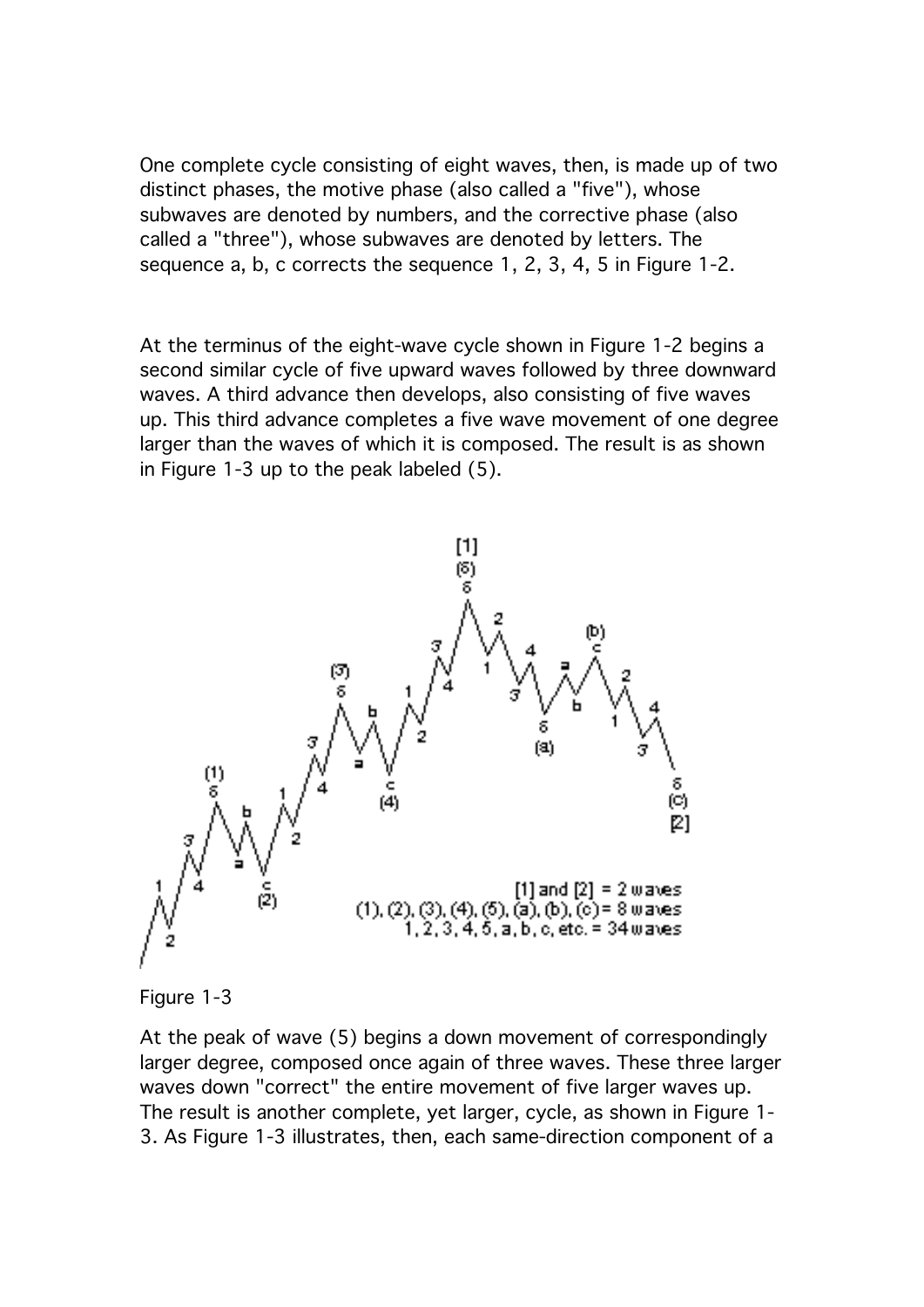motive wave, and each full-cycle component (i.e., waves  $1 + 2$ , or waves  $3 + 4$ ) of a cycle, is a smaller version of itself.

It is crucial to understand an essential point: Figure 1-3 not only illustrates a larger version of Figure 1-2, it also illustrates Figure 1-2 itself, in greater detail. In Figure 1-2, each subwave 1, 3 and 5 is a motive wave that will subdivide into a "five," and each subwave 2 and 4 is a corrective wave that will subdivide into an a, b, c. Waves (1) and (2) in Figure 1-3, if examined under a "microscope," would take the same form as waves  $[1]^*$  and  $[2]$ . All these figures illustrate the phenomenon of constant form within ever-changing degree.

### 1.5 Essential Design

The market's compound construction is such that two waves of a particular degree subdivide into eight waves of the next lower degree, and those eight waves subdivide in exactly the same manner into thirty-four waves of the next lower degree. The Wave Principle, then, reflects the fact that waves of any degree in any series always subdivide and re-subdivide into waves of lesser degree and simultaneously are components of waves of higher degree. Thus, we can use Figure 1-3 to illustrate two waves, eight waves or thirty-four waves, depending upon the degree to which we are referring.

Now observe that within the corrective pattern illustrated as wave [2] in Figure 1-3, waves (a) and (c), which point downward, are composed of five waves: 1, 2, 3, 4 and 5. Similarly, wave (b), which points upward, is composed of three waves: a, b and c. This construction discloses a crucial point: that motive waves do not always point upward, and corrective waves do not always point downward. The mode of a wave is determined not by its absolute direction but primarily by its relative direction. Aside from four specific exceptions, which will be discussed later in this course, waves divide in motive mode (five waves) when trending in the same direction as the wave of one larger degree of which it is a part, and in corrective mode (three waves or a variation) when trending in the opposite direction. Waves (a) and (c) are motive, trending in the same direction as wave [2]. Wave (b) is corrective because it corrects wave (a) and is countertrend to wave [2]. In summary, the essential underlying tendency of the Wave Principle is that action in the same direction as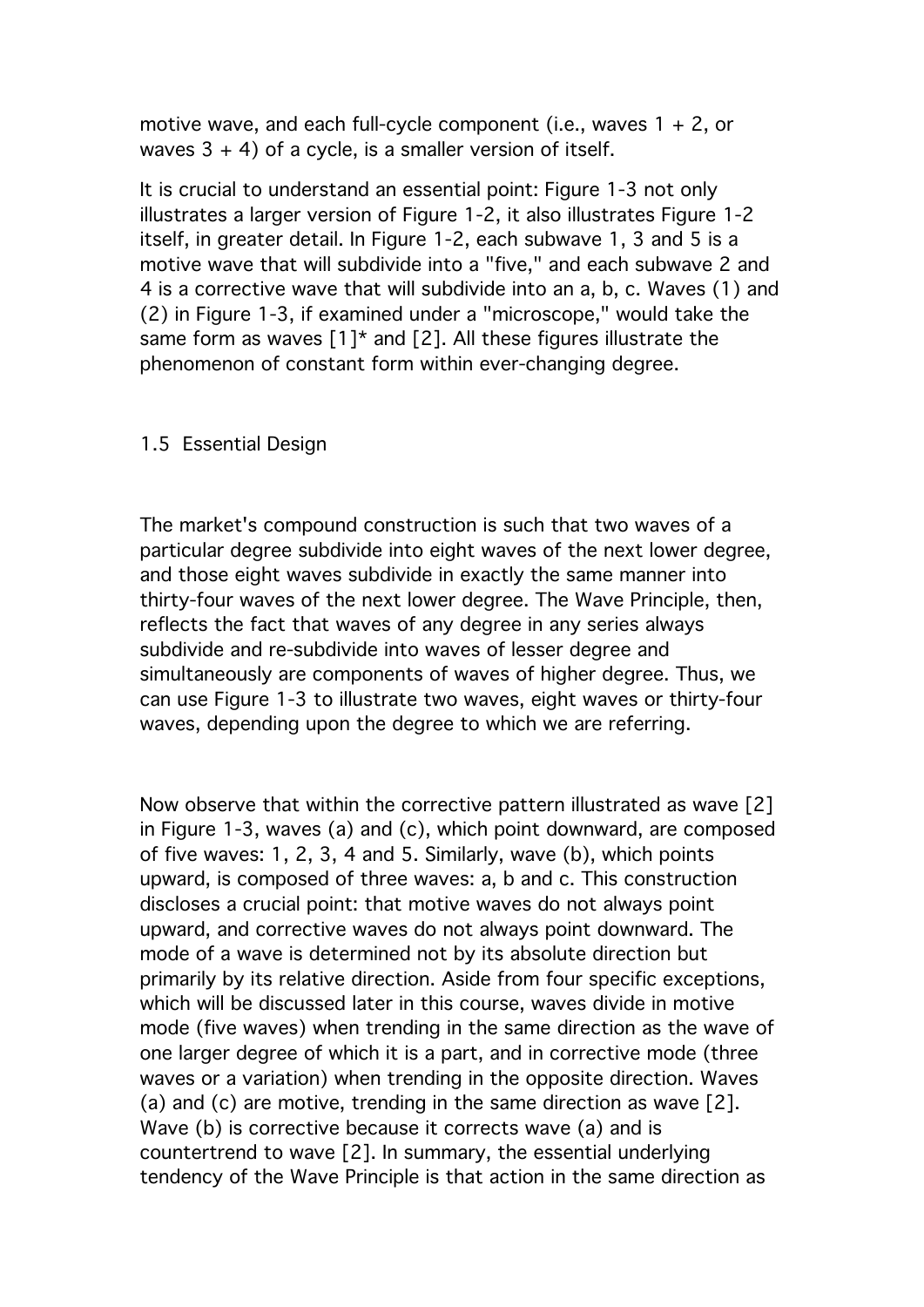the one larger trend develops in five waves, while reaction against the one larger trend develops in three waves, at all degrees of trend.

\*Note: For this course, all Primary degree numbers and letters normally denoted by circles are shown with brackets.



Complete Market Cycle

Figure 1-4

The phenomena of form, degree and relative direction are carried one step further in Figure 1-4. This illustration reflects the general principle that in any market cycle, waves will subdivide as shown in the following table.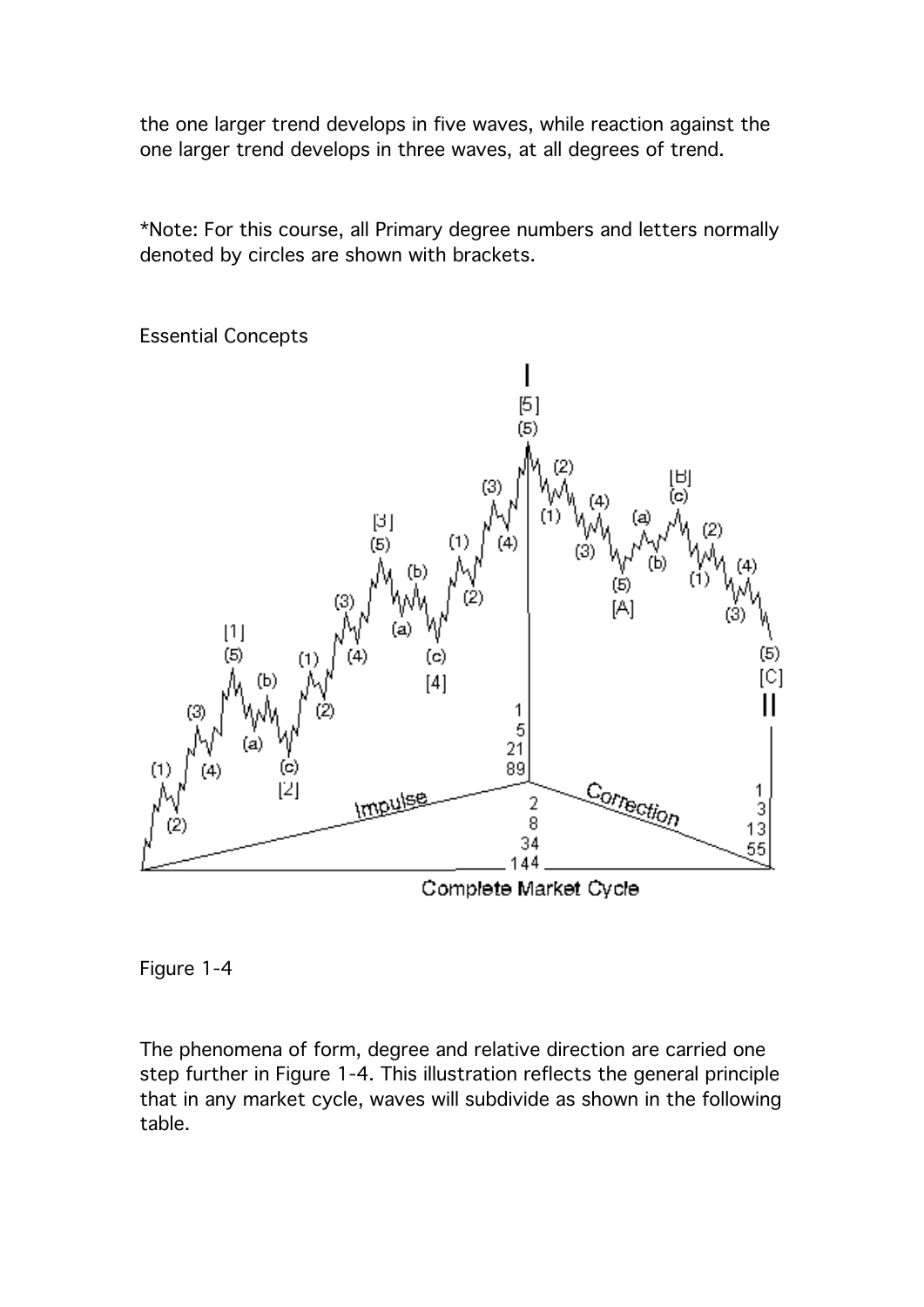#### 1.6 Wave Numbers

Number of Waves at Each Degree

 $Impulse + Correction = Cycle$ 

Largest waves  $1+1=2$ 

Largest subdivisions 5+3=8

Next subdivisions 21+13=34

Next subdivisions 89+55=144

As with Figures 1-2 and 1-3 in Lesson 2, neither does Figure 1-4 imply finality. As before, the termination of yet another eight wave movement (five up and three down) completes a cycle that automatically becomes two subdivisions of the wave of next higher degree. As long as progress continues, the process of building to greater degrees continues. The reverse process of subdividing into lesser degrees apparently continues indefinitely as well. As far as we can determine, then, all waves both have and are component waves.

Elliott himself never speculated on why the market's essential form was five waves to progress and three waves to regress. He simply noted that that was what was happening. Does the essential form have to be five waves and three waves? Think about it and you will realize that this is the minimum requirement for, and therefore the most efficient method of, achieving both fluctuation and progress in linear movement. One wave does not allow fluctuation. The fewest subdivisions to create fluctuation is three waves. Three waves in both directions does not allow progress. To progress in one direction despite periods of regress, movements in the main trend must be at least five waves, simply to cover more ground than the three waves and still contain fluctuation. While there could be more waves than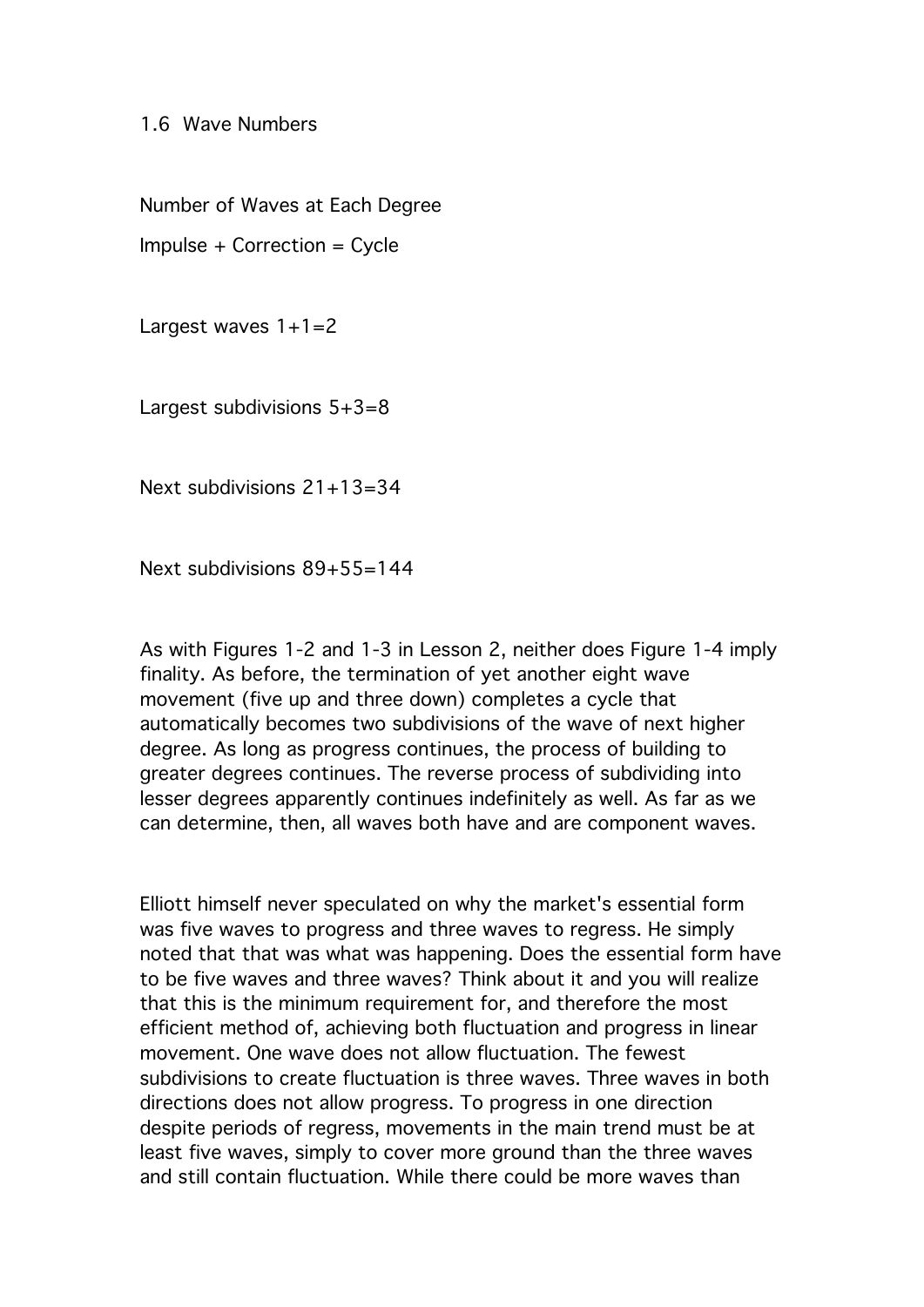that, the most efficient form of punctuated progress is 5-3, and nature typically follows the most efficient path.

Variations on the Basic Theme

The Wave Principle would be simple to apply if the basic theme described above were the complete description of market behavior. However, the real world, fortunately or unfortunately, is not so simple. From here through Lesson 15, we will fill out the description of how the market behaves in reality. That's what Elliott set out to describe, and he succeeded in doing so.

# WAVE DEGREE

All waves may be categorized by relative size, or degree. Elliott discerned nine degrees of waves, from the smallest wiggle on an hourly chart to the largest wave he could assume existed from the data then available. He chose the names listed below to label these degrees, from largest to smallest:

Grand Supercycle Supercycle Cycle **Primary** Intermediate Minor Minute **Minuette** Subminuette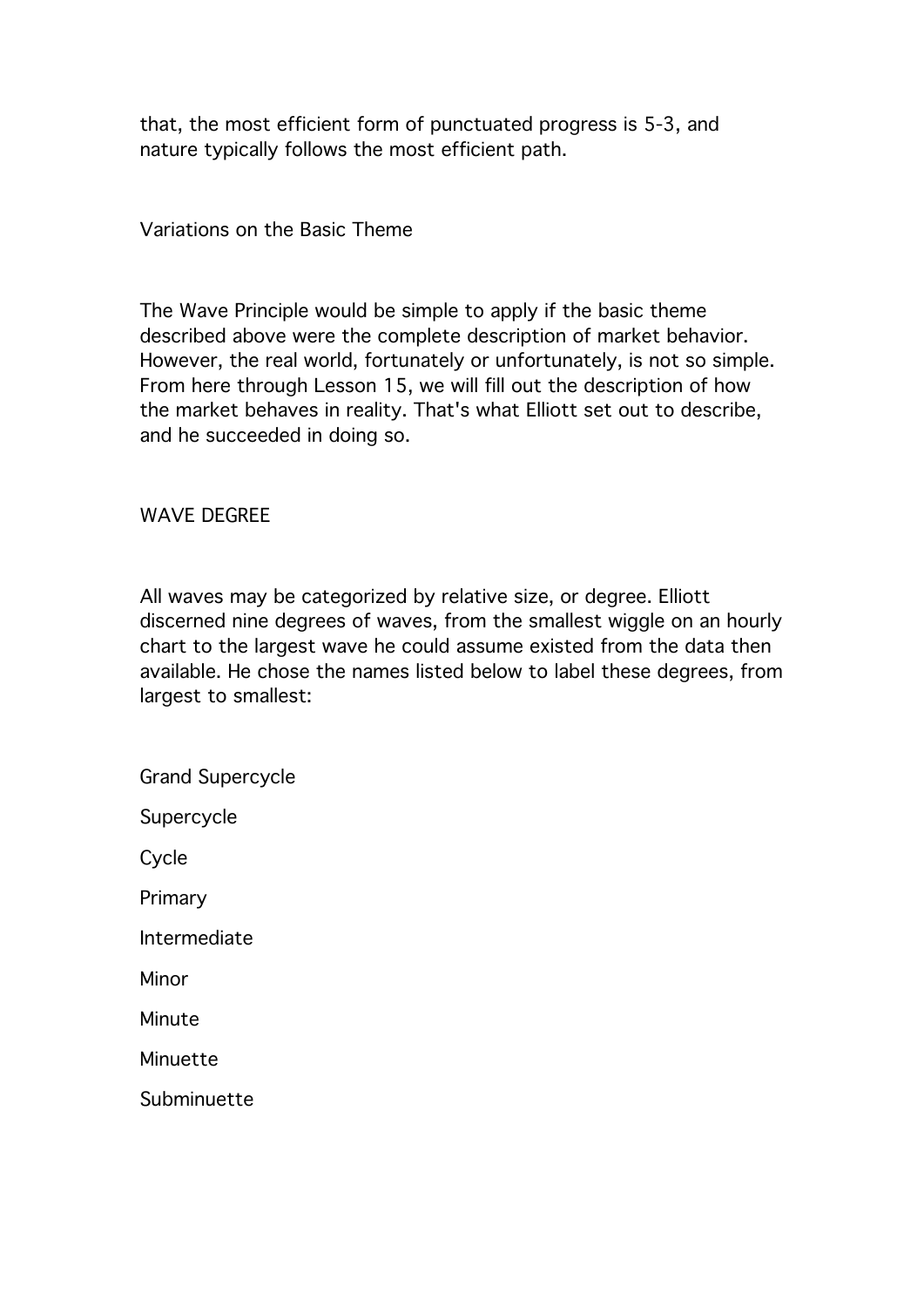It is important to understand that these labels refer to specifically identifiable degrees of waves. For instance, whenwe refer to the U.S. stock market's rise from 1932, we speak of it as a Supercycle with subdivisions as follows:

1932-1937 the first wave of Cycle degree

1937-1942 the second wave of Cycle degree

1942-1966 the third wave of Cycle degree

1966-1974 the fourth wave of Cycle degree

1974-19?? the fifth wave of Cycle degree

Cycle waves subdivide into Primary waves that subdivide into Intermediate waves that in turn subdivide into Minor and sub-Minor waves. By using this nomenclature, the analyst can identify precisely the position of a wave in the overall progression of the market, much as longitude and latitude are used to identify a geographical location. To say, "the Dow Jones Industrial Average is in Minute wave v of Minor wave 1 of Intermediate wave (3) of Primary wave [5] of Cycle wave I of Supercycle wave (V) of the current Grand Supercycle" is to identify a specific point along the progression of market history.

## 1.7 Degrees

When numbering and lettering waves, the scheme shown below is recommended to differentiate the degrees of waves in the stock market's progression: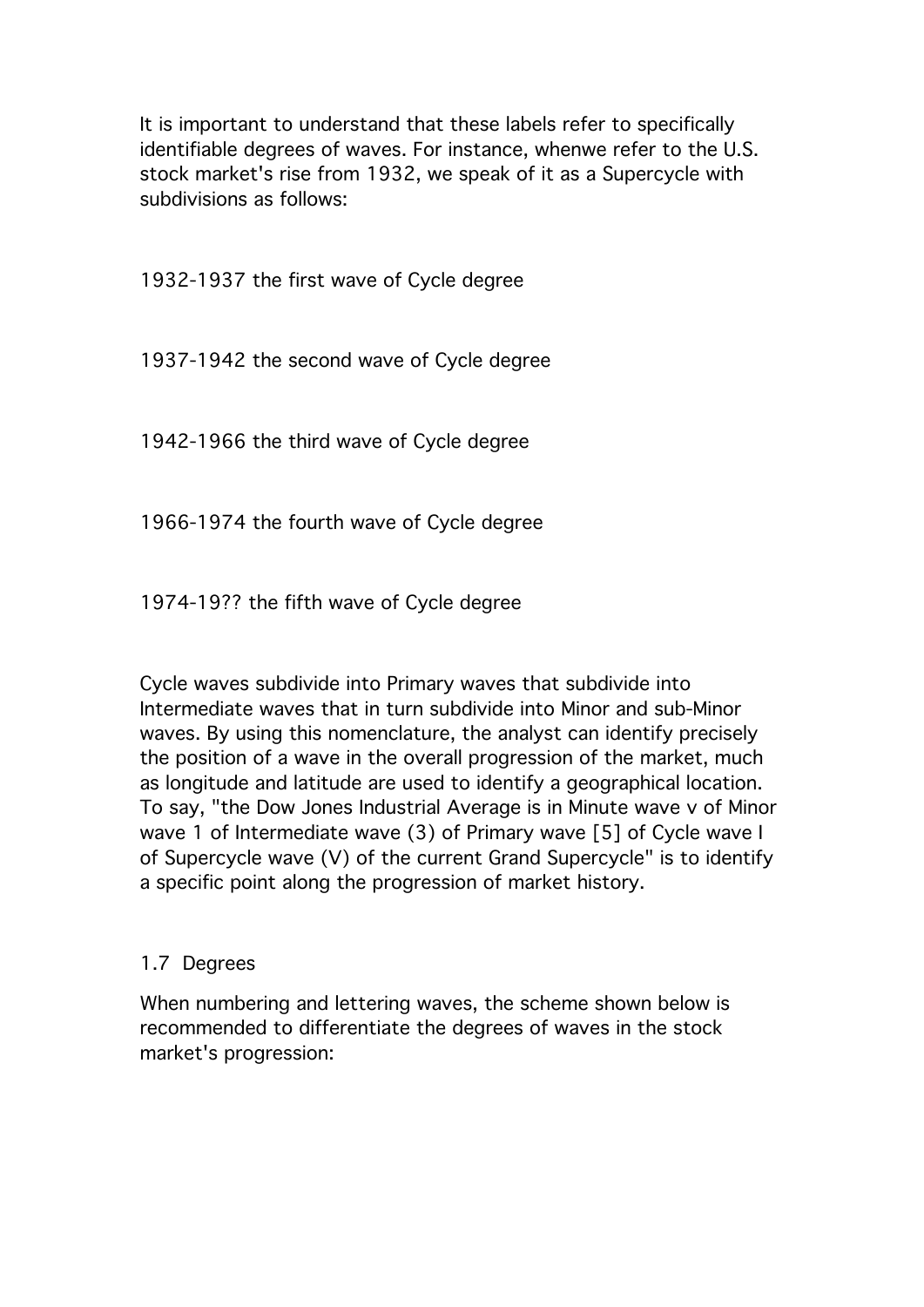| Wave Degree      | 5s With the Trend<br>3s Against the Trend |      |          |      |                           |     |                            |     |
|------------------|-------------------------------------------|------|----------|------|---------------------------|-----|----------------------------|-----|
| Grand Supercycle |                                           |      |          | (IV) |                           | а   |                            | ce) |
| Supercycle       | O)                                        |      | (III)    | (IV) | M)                        | (a) | (b.                        | (c) |
| Cycle            |                                           | Η    | Ш        | ΙV   | V                         | a   | b                          | с   |
| Primary          |                                           | 2    | 3)       | (4)  | (S)                       | A)  | $\left( \mathbb{B}\right)$ | C   |
| Intermediate     | (1)                                       | (2)  | (3)      | (4)  | (5)                       | (A) | (B)                        | (C) |
| Minor            |                                           | 2    | 3        | 4    | 5                         | А   | В                          | С   |
| Minute           | (i)                                       | ⅏    | ⊕        | ⊛    | (v)                       | ⊛   | ⋓                          | ⊚   |
| Minuette         | 0                                         | (ii) | (iii)    | (iv) | $\left(\texttt{v}\right)$ | (a) | (b)                        | (c) |
| Subminuette      | i                                         | ii   | .<br>111 | 1V   | v                         | a   | ħ                          | c   |

The most desirable form for a scientist is usually something like  $1<sub>1</sub>$ ,  $1<sub>2</sub>$ ,  $1<sub>3</sub>$ , etc., with subscripts denoting degree, but it's a nightmare to read such notations on a chart. The above table provides for rapid visual orientation. Charts may also use color as an effective device for differentiating degree.

In Elliott's suggested terminology, the term "Cycle" is used as a name denoting a specific degree of wave and is not intended to imply a cycle in the typical sense. The same is true of the term "Primary," which in the past has been used loosely by Dow Theorists in phrases such as "primary swing" or "primary bull market." The specific terminology is not critical to the identification of relative degrees, and the authors have no argument with amending the terms, although out of habit we have become comfortable with Elliott's nomenclature.

The precise identification of wave degree in "current time" application is occasionally one of the difficult aspects of the Wave Principle. Particularly at the start of a new wave, it can be difficult to decide what degree the initial smaller subdivisions are. The main reason for the difficulty is that wave degree is not based upon specific price or time lengths. Waves are dependent upon form, which is a function of both price and time. The degree of a form is determined by its size and position relative to component, adjacent and encompassing waves.

This relativity is one of the aspects of the Wave Principle that make real time interpretation an intellectual challenge. Fortunately, the precise degree is usually irrelevant to successful forecasting since it is